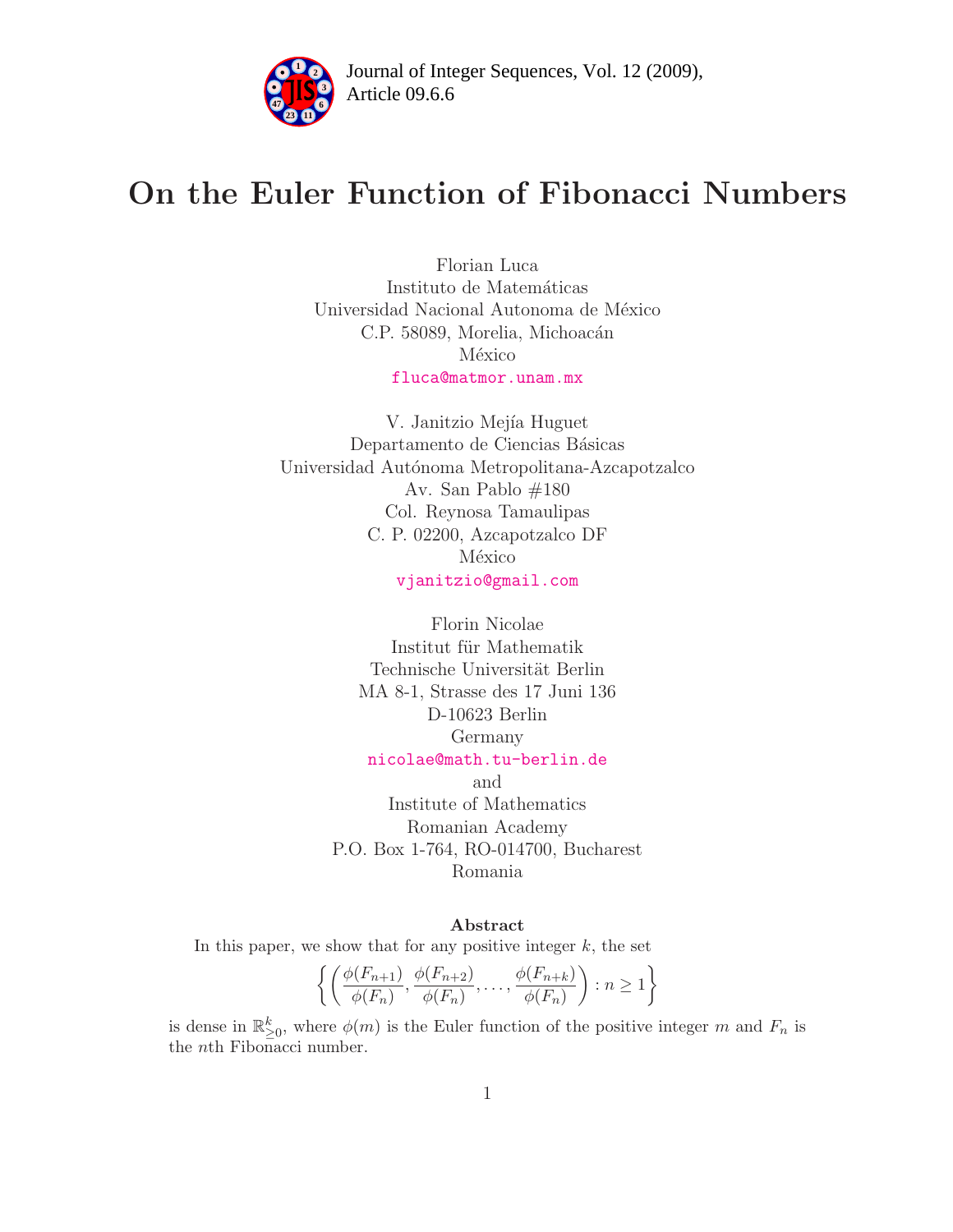## 1 Introduction

Let  $(F_n)_{n\geq 1}$  be the Fibonacci sequence given by  $F_1 = F_2 = 1$  and  $F_{n+2} = F_{n+1} + F_n$  for all  $n \geq 1$ . Recently, there has been some interest in investigating values of classical arithmetic functions with Fibonacci numbers. For a positive integer m, we put  $\phi(m)$  for the Euler function of m which counts the number of positive integers less than or equal to m and coprime to m, and  $\sigma(m)$  for the sum of divisors of m.

Luca [\[6\]](#page-13-0) proved that there is no perfect Fibonacci number; that is, there is no positive integer n such that  $\sigma(F_n) = 2F_n$ . Luca and Nicolae [\[10\]](#page-13-1) proved that if  $\phi(F_n) = F_m$ , then  $n \in \{1, 2, 3, 4\}$ . Luca [\[9\]](#page-13-2) proved that if  $\phi(F_n) \mid F_n - 1$ , then  $F_n$  is prime, confirming in this way that a well-known conjecture of Lehmer holds for the Fibonacci numbers.

It follows from the results from Luca and Shparlinski [\[12\]](#page-13-3) that the asymptotic

$$
\frac{1}{x} \sum_{n \le x} \left( \frac{\phi(F_n)}{F_n} \right)^k = \Gamma_k + O_k \left( \frac{(\log x)^k}{x} \right)
$$

holds for all positive integers k as  $x \to \infty$  with some positive constant  $\Gamma_k$ . In particular, the function  $\phi(F_n)/F_n$  has a distribution function. That is, for every real number z, the asymptotic density of the set of positive integers n such that  $\phi(F_n)/F_n < z$  exists. Luca [\[7\]](#page-13-4) proved that if we put  $M_n = 2^n - 1$ , then the set  $\{\phi(M_n)/M_n : n \geq 1\}$  is dense in [0, 1]. In the same paper, it is said that the same property holds true if one replaces the sequence of Mersenne numbers  $(M_n)_{n>0}$  by the sequence of Fibonacci numbers  $(F_n)_{n>0}$ .

<span id="page-1-0"></span>In this paper, we revisit values of the Euler function with Fibonacci numbers and prove the following result.

**Theorem 1.** For every positive integer  $k$ , the set

$$
\left\{ \left( \frac{\phi(F_{n+1})}{\phi(F_n)}, \frac{\phi(F_{n+2})}{\phi(F_n)}, \dots, \frac{\phi(F_{n+k})}{\phi(F_n)} \right) : n \ge 1 \right\}
$$
 (1)

is dense in  $\mathbb{R}^k_{\geq 0}$ .

Theorem [1](#page-1-0) remains true when the Euler function  $\phi$  is replaced by the sum of divisors function  $\sigma$ . It also remains true if the sequence of Fibonacci numbers  $(F_n)_{n>0}$  is replaced by other Lucas sequences such as the sequence of Mersenne numbers  $(M_n)_{n\geq 0}$ . If the sequence of Fibonacci numbers  $(F_n)_{n>0}$  is replaced by the sequence of all natural numbers, then the statement that for every positive integer  $k$ , the set

$$
\left\{ \left( \frac{\phi(n+1)}{\phi(n)}, \frac{\phi(n+2)}{\phi(n)}, \dots, \frac{\phi(n+k)}{\phi(n)} \right) : n \ge 1 \right\}
$$

is dense in  $\mathbb{R}^k_{\geq 0}$  is a result of Schinzel of 1955 [\[13\]](#page-13-5). More general forms of this result appear in a paper by Erdős and Schinzel of 1960 [\[3\]](#page-13-6), and in the recent work of Wong  $[14]$ .

We point out that the similar looking statement that the set

$$
\left\{ \left( \frac{\gamma(n+1)}{\gamma(n)}, \ldots, \frac{\gamma(n+k)}{\gamma(n)} \right) : n \ge 1 \right\}
$$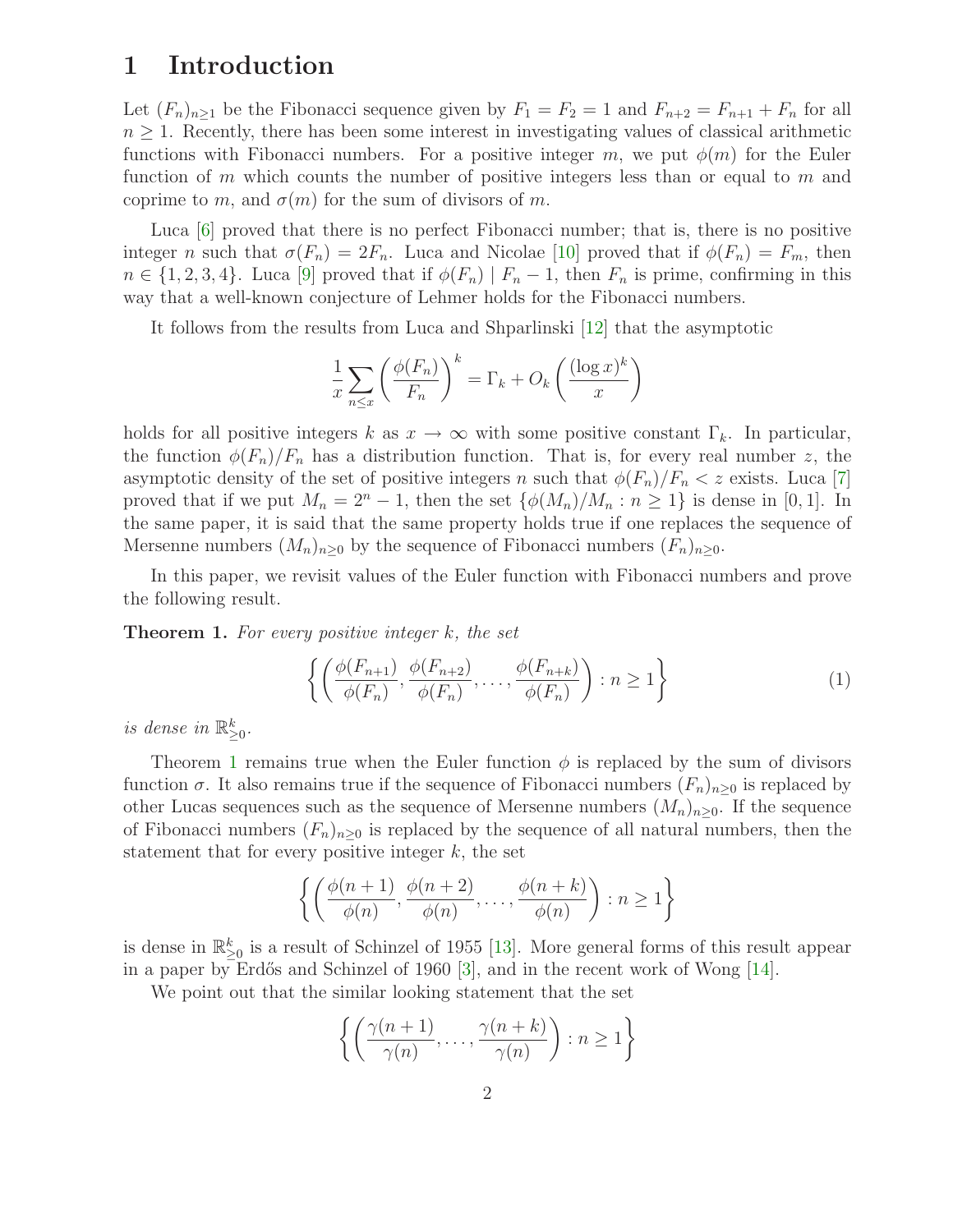is dense in  $\mathbb{R}^k_{\geq 0}$ , where  $\gamma(m) = \prod_{p|m} p$  is the square-free kernel of m, or the product of all the distinct primes dividing  $m$ , was proved by Luca and Shparlinski [\[11\]](#page-13-8).

We have the following immediate corollary of Theorem [1.](#page-1-0)

**Corollary 1.** For any positive integer k and every permutation  $(i_1, \ldots, i_k)$  of  $(1, \ldots, k)$  there exist infinitely many positive integers n such that

<span id="page-2-0"></span>
$$
\phi(F_{n+i_1}) < \phi(F_{n+i_2}) < \cdots < \phi(F_{n+i_k}).\tag{2}
$$

P. Erdős, K. Győry and Z. Papp [\[2\]](#page-13-9) call two functions  $f(n)$  and  $g(n)$  defined on the set of positive integers to be *independent* if for every  $k \geq 1$  and permutations  $(i_1, \ldots, i_k)$  and  $(j_1, \ldots, j_k)$  of  $(1, \ldots, k)$ , there exist infinitely many n such that

$$
f(n + i_1) < f(n + i_2) < \cdots < f(n + i_k),
$$

while

$$
g(n+j_1) < g(n+j_2) < \cdots < g(n+j_k).
$$

N. Doyon and F. Luca [\[1\]](#page-13-10) proved that the Euler function  $\phi(n)$  and the Carmichael function  $\lambda(n)$  (also known as the universal exponent modulo n) are independent, while Hernane and Luca [\[5\]](#page-13-11) proved that the two functions  $\sigma(\phi(n))$  and  $\phi(\sigma(n))$  are independent. In light of [\(2\)](#page-2-0), it makes sense to ask if we can pair the function  $\phi(F_n)$  independently with some other interesting multiplicative functions. Here are some questions which are left for the reader.

### Problem 1.

- (i) Are the functions  $\phi(F_n)$  and  $F_{\phi(n)}$  independent?
- (ii) Are the functions  $\phi(F_n)$  and  $\phi(M_n)$  independent?

### 2 Notation

We put  $\alpha = (1 + \sqrt{5})/2$  and  $\beta = (1 - \sqrt{5})/2$ . We let  $(L_n)_{n \geq 1}$  be the Lucas companion of the Fibonacci sequence given by  $L_1 = 1$ ,  $L_2 = 3$  and  $L_{n+2} = L_{n+1} + L_n$  for all  $n \ge 1$ . It is well-known that  $F_n$  and  $L_n$  can be expressed in terms of  $\alpha$  and  $\beta$  as

$$
F_n = \frac{\alpha^n - \beta^n}{\alpha - \beta} \quad \text{and} \quad L_n = \alpha^n + \beta^n \quad \text{for } n = 1, 2, \dots \tag{3}
$$

It is also well-known that  $F_n$  and  $L_n$  satisfy various relations such as

<span id="page-2-1"></span>
$$
F_{2n} = F_n L_n \qquad \text{and} \qquad L_n^2 - 5F_n^2 = 4(-1)^n,
$$
 (4)

which will be used in the sequel.

Throughout this paper, we use the letters  $p$  and  $q$  with or without subscripts for prime numbers and  $\ell$ , m and n for positive integers. We write  $\omega(n)$  for the number of distinct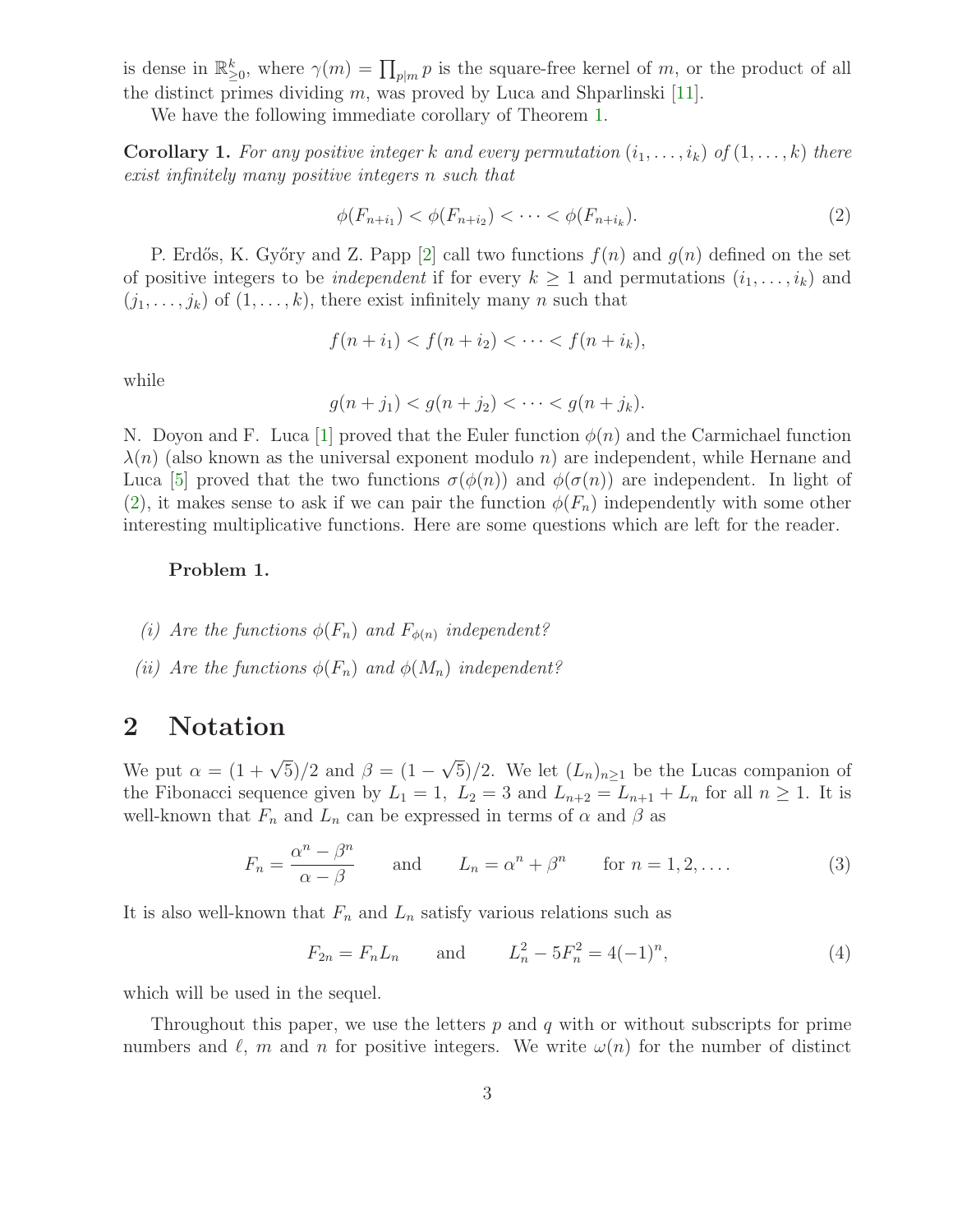prime factors of the positive integer n and  $p(n)$  for the smallest prime factor of n. We write  $z(n)$  for the order of apparition of n in the Fibonacci sequence, which is the smallest positive integer k such that  $n \mid F_k$ . It is well-known that  $z(n)$  exists and that  $n \mid F_m$  if and only if  $z(n) \mid m$ . Furthermore, if p is an odd prime, then  $p \mid F_{p-(5|p)}$ , where we write  $(a|p)$  for the Legendre symbol of  $a$  with respect to  $p$ .

We write  $\log x$  for the natural logarithm, and for an integer  $k \geq 1$  we write  $\log_k x$  for the recursively defined function given by  $\log_1 x = \max\{1, \log x\}$  and  $\log_k x = \max\{1, \log(\log_{k-1} x)\}\$ for  $k \geq 2$ . When  $k = 1$  we omit the index of the logarithm. Hence, all logarithms which will appear are  $\geq 1$ . We use the Vinogradov symbols  $\ll$ ,  $\gg$  and the Landau symbols O and o with their usual meanings. Recall that the statements  $A \ll B$ ,  $B \gg A$  and  $A = O(B)$  are all equivalent to the fact that the inequality  $|A| < cB$  holds with some positive constant c, while  $A = o(B)$  means that  $A/B \to 0$ . The constants implied by these symbols may be absolute or may depend on some other parameters such as k, or a fixed point  $\gamma = (\gamma_1, \dots, \gamma_k) \in \mathbb{R}^k_{>0}$ , etc. We use  $x_0$  for a large positive real number. The meaning of "large" might change from a line to the next.

## 3 Preliminary Results

<span id="page-3-1"></span>**Lemma 2.** Let  $p \equiv 13 \pmod{20}$  be a prime. Then  $p \mid F_{(p+1)/2}$ .

*Proof.* This should be well-known but we supply a quick proof of it for completeness. Since  $p \equiv 3 \pmod{5}$ , it follows that  $(5|p) = -1$ , therefore  $p | F_{p+1} = F_{(p+1)/2}L_{(p+1)/2}$ . Suppose for a contradiction that  $p \nmid F_{(p+1)/2}$ . Then  $p \mid L_{(p+1)/2}$ . Reducing the relation

$$
L_{(p+1)/2}^2 - 5F_{(p+1)/2}^2 = 4(-1)^{(p+1)/2} = -4
$$

(see [\(4\)](#page-2-1)) modulo p, we get  $5F_{(p+1)/2}^2 \equiv 4 \pmod{p}$ , leading to the conclusion that  $(5|p) = 1$ , which is a contradiction.

<span id="page-3-2"></span>For every positive integer m let  $\mathcal{P}_m = \{p : z(p) = m\}$ . The following lemma turns out to be useful.

Lemma 3. We have the estimate

$$
\sum_{p \in \mathcal{P}_m} \frac{1}{p} \ll \frac{\log m}{m}.\tag{5}
$$

*Proof.* We may assume that  $m > 5$ . Since  $p \mid F_{p\pm 1}$ , we get that  $p \equiv \pm 1 \pmod{m}$  for all  $p \in \mathcal{P}_m$ . Thus,

<span id="page-3-0"></span>
$$
\alpha^m > F_m \ge \prod_{p \in \mathcal{P}_m} p \ge (m-1)^{\# \mathcal{P}_m},
$$

leading to  $\#\mathcal{P}_m \ll m/\log m$ .

We split the desired sum at  $m^2$ . We have

$$
\sum_{p \in \mathcal{P}_m} \frac{1}{p} \le \sum_{\substack{p \in \mathcal{P}_m \\ p < m^2}} \frac{1}{p} + \sum_{\substack{p \in \mathcal{P}_m \\ p > m^2}} \frac{1}{p} := S_1 + S_2. \tag{6}
$$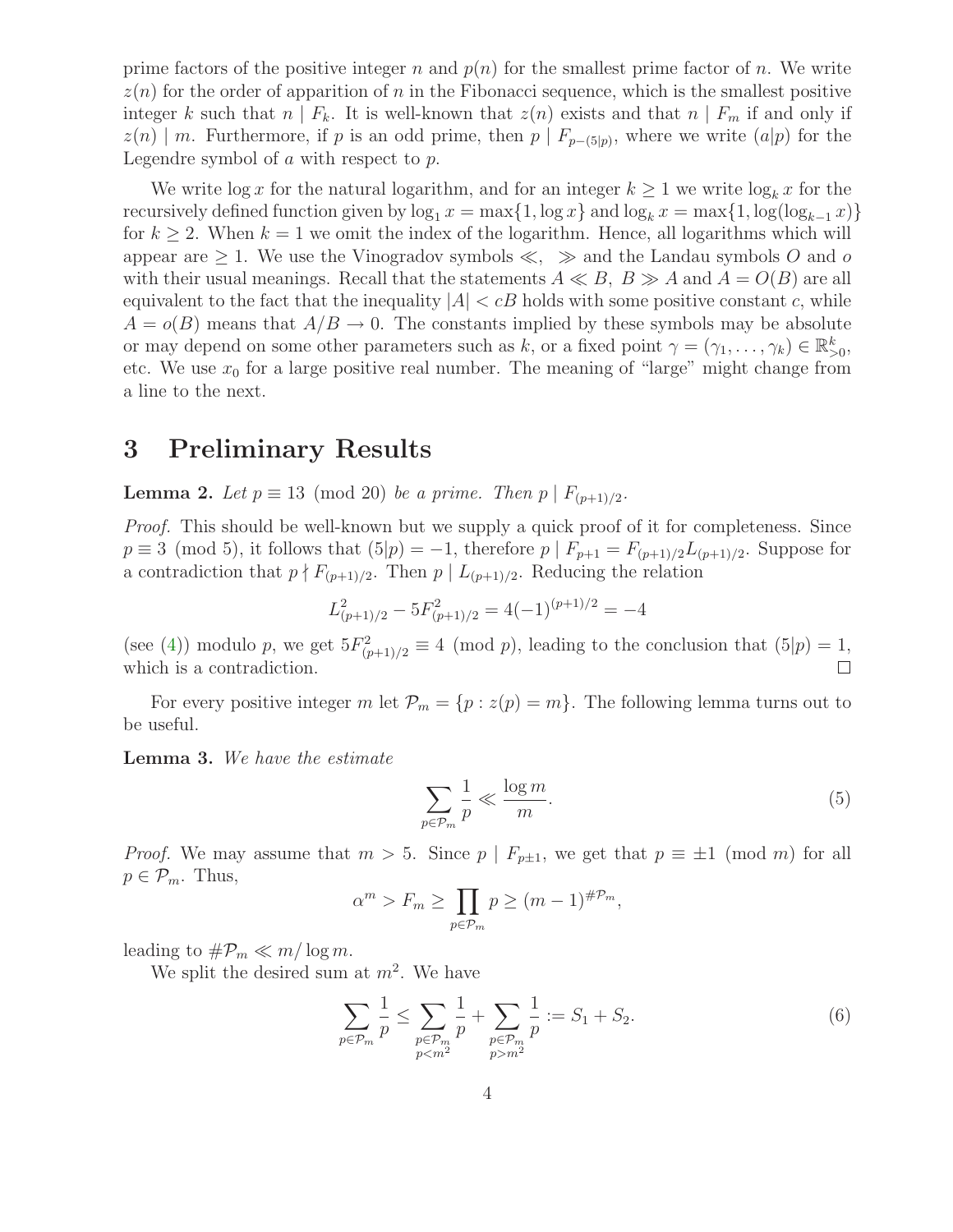Observe that if  $p \in \mathcal{P}_m \cap (1, m^2)$ , then  $p = \pm 1 + m\ell$  for some integer  $\ell \in [1, m]$ . Thus

<span id="page-4-1"></span>
$$
S_1 \le \sum_{1 \le \ell \le m} \left( \frac{1}{-1 + m\ell} + \frac{1}{1 + m\ell} \right) \ll \frac{1}{m} \sum_{1 \le \ell \le m} \frac{1}{\ell} \ll \frac{\log m}{m},\tag{7}
$$

As for  $S_2$ , we have that

<span id="page-4-0"></span>
$$
S_2 \le \frac{\# \mathcal{P}_m}{m^2} \ll \frac{1}{m \log m}.\tag{8}
$$

<span id="page-4-4"></span>The desired conclusion now follows at once from estimates  $(6)$ ,  $(7)$  and  $(8)$ .  $\Box$ 

Lemma 4. We have the estimate

$$
\sum_{d|m} \frac{\log d}{d} \ll (\log_2 m)^2. \tag{9}
$$

<span id="page-4-2"></span>Proof. This is Lemma 2 in Luca [\[7\]](#page-13-4).

**Lemma 5.** Let  $P$  be the set of all primes  $p$  which fulfill the following conditions:

- (*i*)  $p \equiv 13 \pmod{20}$ ;
- (ii)  $p((p+1)/2) > log_2 p$ ; (Here, we recall that  $p(m)$  stands for the smallest prime factor of  $m$ .)
- (iii)  $p+1$  is square-free.

Let  $\mathcal{P}(t) = \mathcal{P} \cap (1,t)$ . Then the estimate

$$
\# \mathcal{P}(t) \gg \frac{t}{\log t \log_3 t}
$$

holds.

Proof. This follows by typographic changes from the proof of Lemma 1 in Luca [\[7\]](#page-13-4).  $\Box$ 

## 4  $\phi(F_n)/F_n$  is dense in [0, 1] revisited

As we have mentioned in the Introduction, the fact that  $\{\phi(F_n)/F_n : n \geq 1\}$  is dense in [0, 1] alluded to in the title of this section was already proved in Luca [\[7\]](#page-13-4). Here, we revisit that proof especially since that proof yields a bit more. We follow the arguments from Luca [\[7\]](#page-13-4) although we slightly change some of the parameters.

We let x be a large positive real number, put  $y = \log_2 x$ ,  $z = \log x$ , and  $\mathcal{P}(y, z) =$  $\mathcal{P} \cap (y,z)$ . We let

$$
S = \sum_{p \in \mathcal{P}(y,z)} \frac{1}{p}.
$$

<span id="page-4-3"></span>We first show that

$$
S > 2\log_4 x \tag{10}
$$

 $\Box$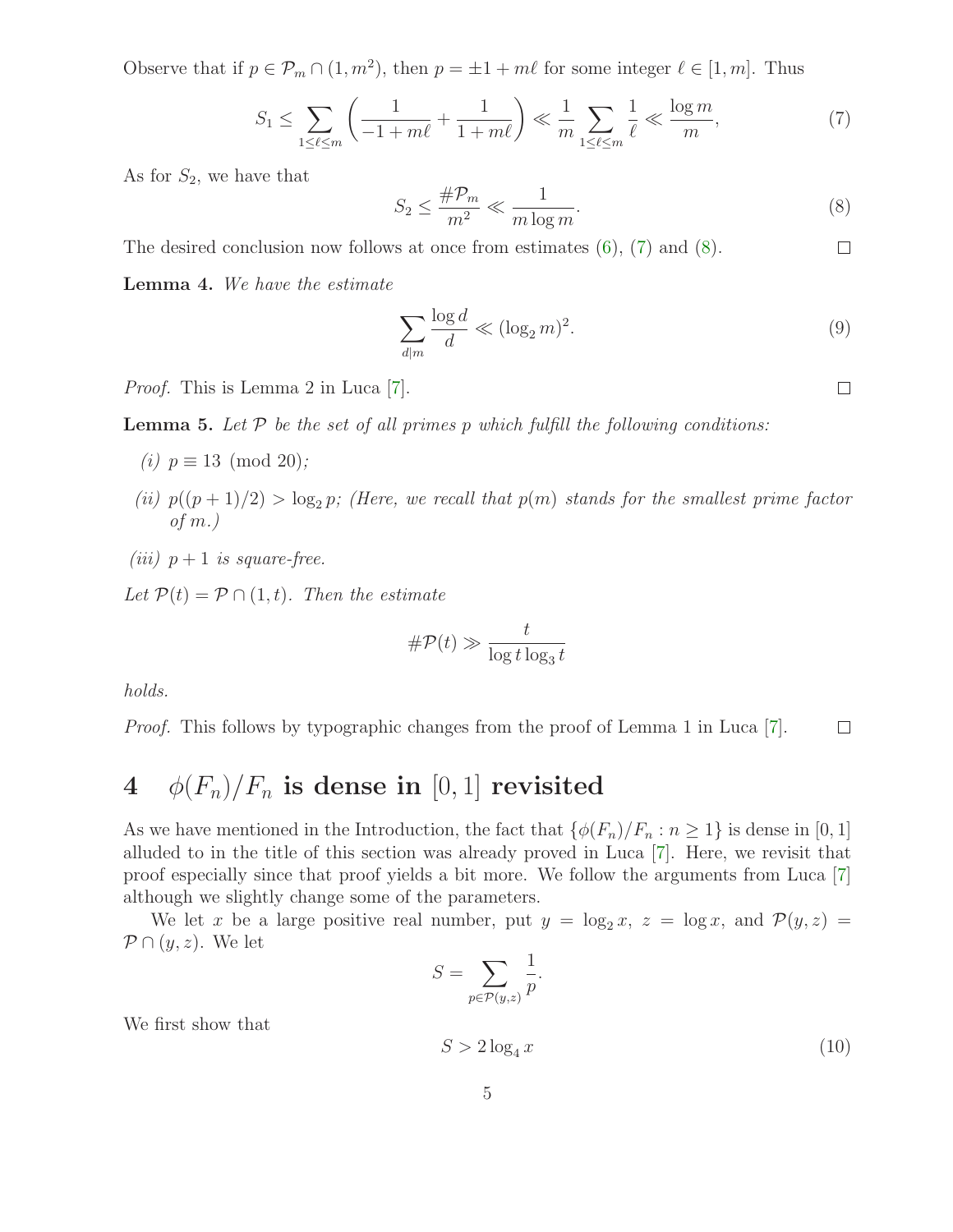holds for  $x > x_0$ . Indeed, observe that, by Abel's summation formula, we have

$$
S = \sum_{\substack{p \in \mathcal{P} \\ y < p < z}} \frac{1}{p} = \int_y^z \frac{d(\#\mathcal{P}(t))}{t} = \frac{\#\mathcal{P}(t)}{t} \Big|_{t=y}^{t=z} + \int_y^z \frac{\#\mathcal{P}(t)}{t^2}.
$$

Clearly,

$$
\left|\frac{\#\mathcal{P}(t)}{t}\Big|_{t=y}^{t=z}\right| \le \frac{\pi(y)}{y} = O\left(\frac{1}{\log_3 x}\right).
$$

For large  $x$ , by Lemma [5,](#page-4-2) we have that

$$
\#\mathcal{P}(t) \ge \frac{3t}{\log t \log_2 t}.
$$

Thus, we get that

$$
S \ge 3 \int_{y}^{z} \frac{dt}{t \log t \log_{2} t} + O\left(\frac{1}{\log_{3} x}\right) = 3(\log_{3} t)|_{t=y}^{t=z} + o(1)
$$
  
=  $3 \log_{4} x - 3 \log_{5} x + o(1) > 2 \log_{4} x$ 

for  $x > x_0$ .

Next let

$$
N = \operatorname{lcm}[(p+1)/2 : p \in \mathcal{P}(y, z)].
$$

Observe that N is square-free, so we can write it as  $N = q_1 q_2 \cdots q_T$ , where  $q_1 < q_2 < \cdots < q_T$ . Since  $q_T < (z+1)/2$ , we have, by the Prime Number Theorem, that  $N \leq \prod_{q < (z+1)/2} q <$  $\exp((0.5 + o(1))z)$  as  $x \to \infty$ . In particular,  $N < x$  for  $x > x_0$ .

We next put  $n_0 = 1$  and  $n_j = \prod_{i \leq j} q_i$  for  $j = 1, \ldots, T$ . Let

$$
s_j = \frac{\phi(F_{n_j})}{F_{n_j}}.
$$

Since  $n_0 | n_1 | n_2 | \cdots | n_T$ , we have that

$$
s_0 \ge s_1 \ge \cdots \ge s_T.
$$

Obviously,  $s_0 = 1$ . We now look at  $s_T$ . Observe that, by Lemma [2](#page-3-1) and the fact that  $F_a | F_b$ whenever  $a \mid b$ , we get that

$$
p \mid F_{(p+1)/2} \mid F_N = F_{n_T} \quad \text{for all } p \in \mathcal{P}(y, z).
$$

Thus,

$$
s_T = \frac{\phi(F_{n_T})}{F_{n_T}} = \prod_{p|F_{n_T}} \left(1 - \frac{1}{p}\right) \le \prod_{p \in \mathcal{P}(y,z)} \left(1 - \frac{1}{p}\right)
$$
  
=  $\exp\left(-\sum_{p \in \mathcal{P}(y,z)} \frac{1}{p} + O\left(\sum_{p} \frac{1}{p^2}\right)\right)$   
=  $\exp(-S + O(1)) < \exp(-2\log_4 x + O(1)) < \frac{1}{\log_3 x}$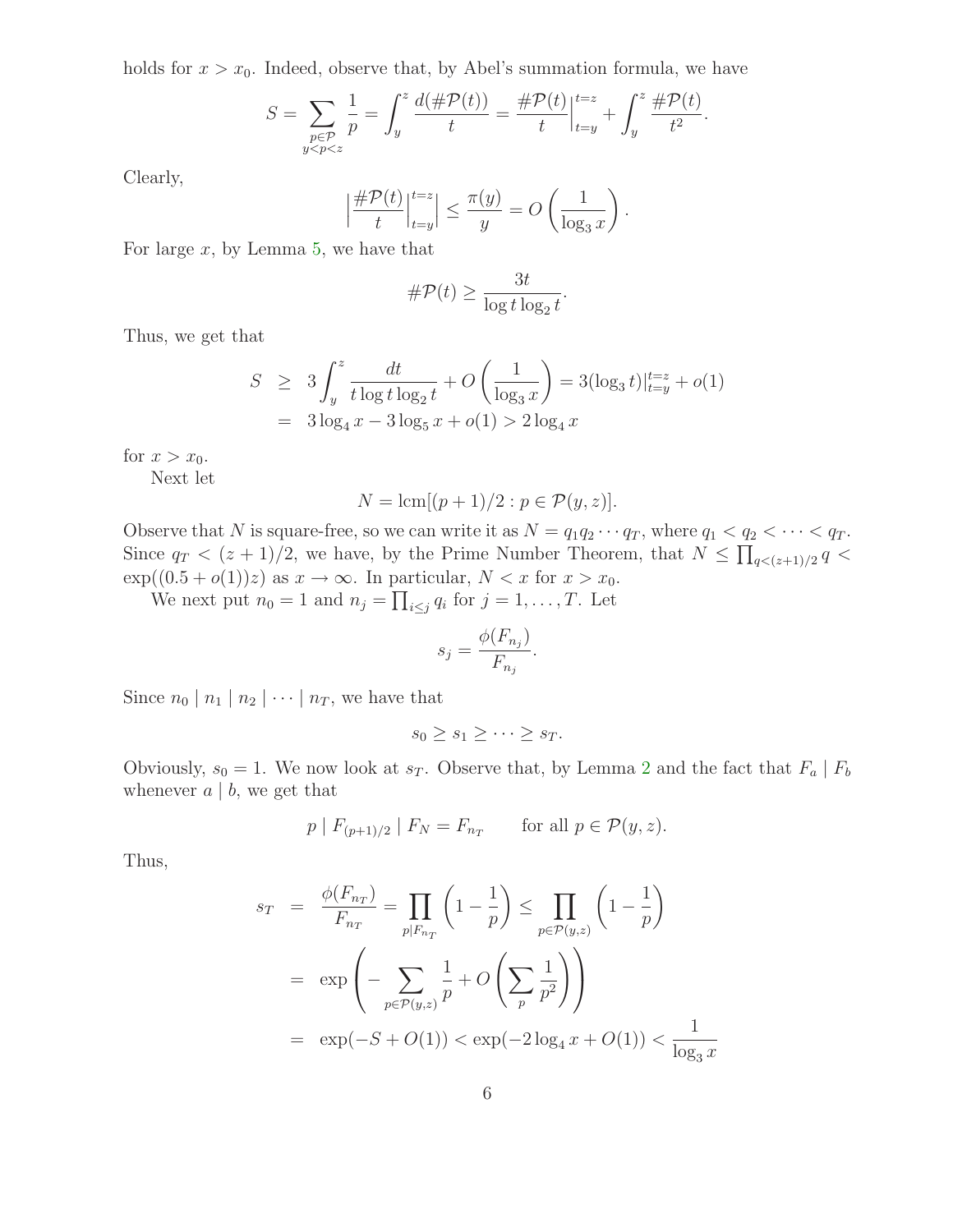for  $x > x_0$ , where the last inequality follows from [\(10\)](#page-4-3).

<span id="page-6-2"></span>Next we show that

$$
\frac{s_{j+1}}{s_j} = 1 + O\left(\frac{(\log_5 x)^2}{\log_4 x}\right) \quad \text{holds for all } j = 0, 1, \dots, T - 1. \tag{11}
$$

First of all notice that every prime factor p of  $F_{n_j}$  for some  $j \geq 1$  has the property that  $z(p) \mid n_j$ . In particular,  $z(p) > \log_2 y = \log_3 z$ . Since also  $p \equiv \pm 1 \pmod{z(p)}$ , we get that  $p \geq (\log_3 z) - 1.$ 

<span id="page-6-1"></span>Thus,

$$
\frac{s_{j+1}}{s_j} = \prod_{\substack{p|F_{n_{j+1}} \\ p\nmid F_{n_j}}} \left(1 - \frac{1}{p}\right) = \prod_{\substack{z(p)|n_{j+1} \\ z(p)|n_j}} \left(1 - \frac{1}{p}\right) = \prod_{d|n_j} \prod_{p \in \mathcal{P}_{dq_{j+1}}} \left(1 - \frac{1}{p}\right)
$$
\n
$$
= \exp\left(-\sum_{d|n_j} \sum_{p \in \mathcal{P}_{dq_{j+1}}} \frac{1}{p} + O\left(\sum_{p \ge (\log_3 z) - 1} \frac{1}{p^2}\right)\right)
$$
\n
$$
= \exp\left(O\left(\sum_{d|n_j} \frac{\log(dq_{j+1})}{dq_{j+1}} + \frac{1}{\log_3 z}\right)\right),\tag{12}
$$

<span id="page-6-0"></span>where in the last estimate above we used Lemma [3.](#page-3-2) Now note that

$$
\sum_{d|n_j} \frac{\log(dq_{j+1})}{dq_{j+1}} = \frac{\log q_{j+1}}{q_{j+1}} \sum_{d|n_j} \frac{1}{d} + \frac{1}{q_{j+1}} \sum_{d|n_j} \frac{\log d}{d}
$$
\n
$$
\ll \frac{1}{q_{j+1}} \left( \log q_{j+1} \log_2 n_j + (\log_2 n_j)^2 \right), \tag{13}
$$

where here we used Lemma [4](#page-4-4) together with the well-known estimate

$$
\sum_{d|m} \frac{1}{d} = \frac{\sigma(m)}{m} \ll \log_2 m
$$

with  $m = n_j$ . Since the primes  $q_1, \ldots, q_{j+1}$  are arranged increasingly, we have that

$$
n_j \le \prod_{q < q_{j+1}} q < \exp(2q_{j+1})
$$

for  $x > x_0$ , therefore  $\log_2 n_j \ll \log q_{j+1}$ . This last inequality together with inequality [\(13\)](#page-6-0) yields

$$
\sum_{d|n_j} \frac{\log(dq_{j+1})}{dq_{j+1}} \ll \frac{(\log q_{j+1})^2}{q_{j+1}} \ll \frac{(\log_3 y)^2}{\log_2 y} = \frac{(\log_4 z)^2}{\log_3 z}.
$$

Inserting the above inequality into inequality  $(12)$ , we get that

$$
\frac{s_{j+1}}{s_j} = \exp\left(O\left(\frac{(\log_4 z)^2}{\log_3 z}\right)\right) = 1 + O\left(\frac{(\log_4 z)^2}{\log_3 z}\right) = 1 + O\left(\frac{(\log_5 x)^2}{\log_4 x}\right),
$$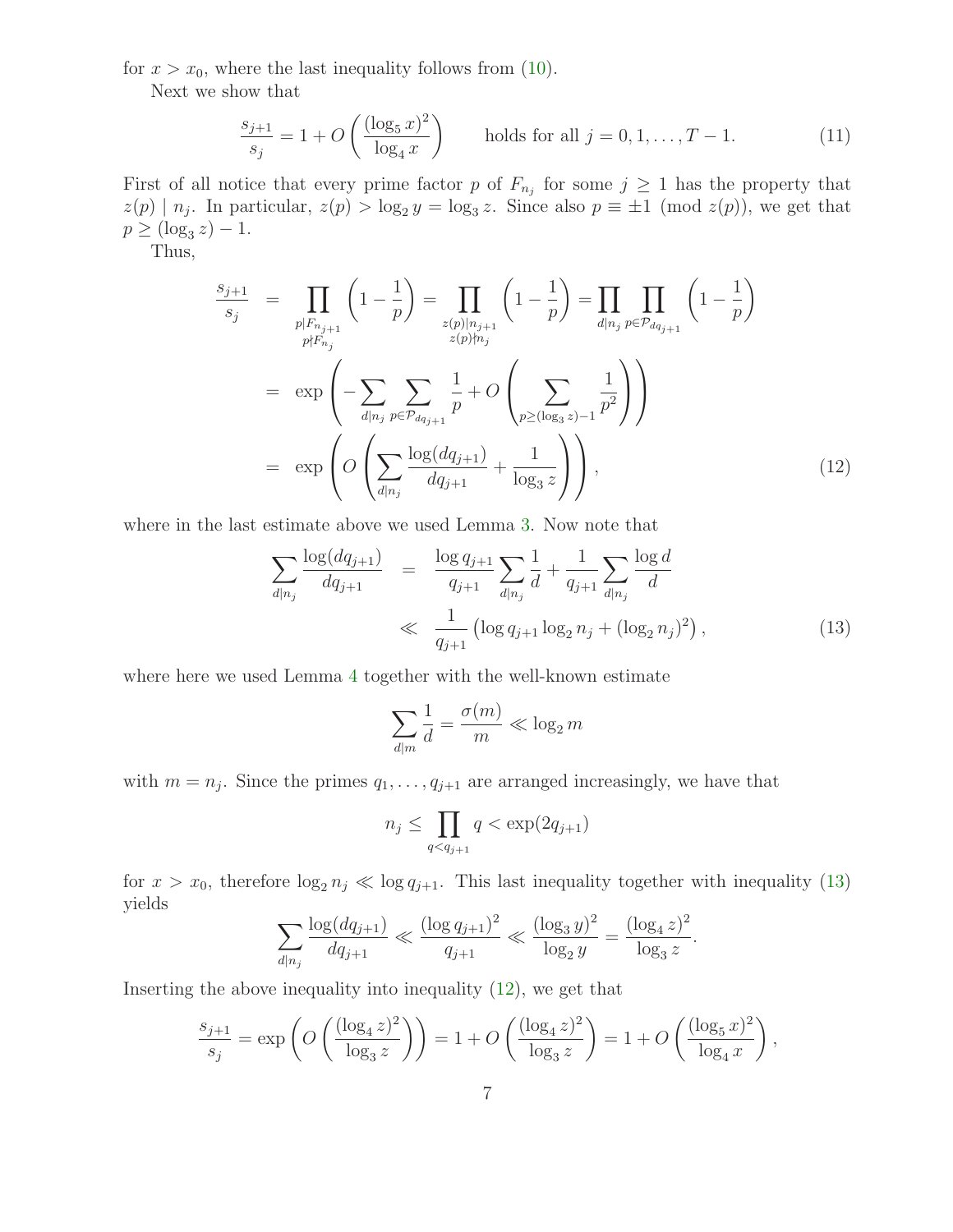which is precisely inequality  $(11)$ .

Now it is easy to see that  $\{\phi(F_n)/F_n : n \geq 1\}$  is dense in [0, 1] in the following way. Let  $\gamma \in (0,1)$  and  $\varepsilon > 0$  arbitrary. Let  $j \in \{0,\ldots,T\}$  be maximal such that  $s_j > \gamma$ . Since  $s_T = o(1)$  for large x, it follows that  $j \neq T$ . Let j be maximal with this property. Then  $s_{j+1} \leq \gamma$ . However,

$$
\gamma \ge s_{j+1} = s_j \left( 1 + O\left( \frac{(\log_5 x)^2}{\log_4 x} \right) \right) > s_j - \frac{c(\log_5 x)^2}{\log_4 x},
$$

where  $c > 0$  is some absolute constant. This shows that

$$
\frac{\phi(F_{n_j})}{F_{n_j}} = s_j \in \left(\gamma, \gamma + c \frac{(\log_5 x)^2}{\log_4 x}\right).
$$

Choosing  $x$  large enough such that

$$
\frac{c(\log_5 x)^2}{\log_4 x} < \varepsilon,
$$

we get that  $\phi(F_{n_j})/F_{n_j} \in (\gamma, \gamma + \varepsilon)$ .

This certainly implies that the sequence  $(\phi(F_n)/F_n)_{n\geq 1}$  is dense in  $(0, 1)$ .

However, notice that we have proved the following stronger statement.

<span id="page-7-0"></span>**Lemma 6.** Let  $\gamma \in (0,1)$ . Then for  $x > x_0$ , there exists a square-free  $n < x$  such that  $p(n) > log_2 x$  and such that furthermore

$$
\frac{\phi(F_n)}{F_n} \in \left(\gamma, \gamma + \frac{(\log_5 x)^3}{\log_4 x}\right).
$$

Now let  $i \geq 1$  be fixed and write  $\alpha_i = \alpha^i$  and  $\beta_i = \beta^i$ . Look at the sequence

$$
F_n^{(i)} = \frac{\alpha_i^n - \beta_i^n}{\alpha_i - \beta_i} \qquad \text{for all } n = 1, 2, \dots.
$$

Observe that

$$
F_n^{(i)} = \frac{\alpha^{in} - \beta^{in}}{\alpha^i - \beta^i} = \frac{F_{ni}}{F_i}.
$$

<span id="page-7-1"></span>The sequence  $(F_n^{(i)})_{n\geq 1}$  shares the same divisibility properties of the sequence of Fibonacci numbers. We record two of them.

**Lemma 7.** Let  $i \geq 1$  be fixed.

- (i) If a | b, then  $F_a^{(i)} \mid F_b^{(i)}$  $b^{(i)}$ .
- (ii) If p is a prime dividing both  $F_i$  and  $F_a^{(i)}$ , then p divides a.
- (ii) If  $p \equiv 13 \pmod{20}$  and i and  $(p+1)/2$  are coprime, then  $p \mid F_{(p+1)/2}^{(i)}$  $\frac{\Gamma(2)}{(p+1)/2}$ .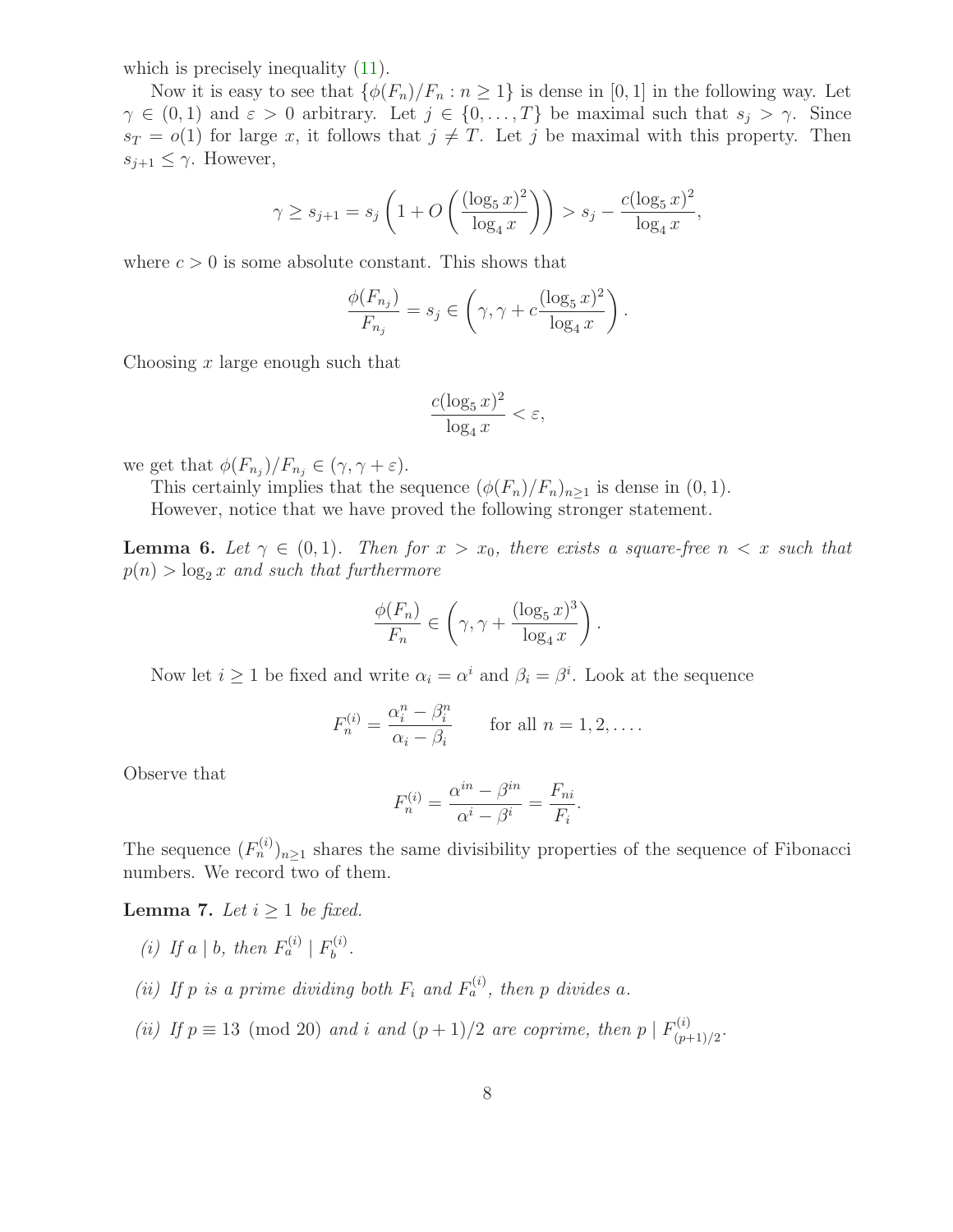Proof. The first one is obvious and the second one is well-known and easy to prove. To see the third one, note that since  $p \equiv 13 \pmod{20}$ , it follows, by Lemma [2,](#page-3-1) that  $p \mid F_{(p+1)/2} \mid$  $F_{i(p+1)/2}$ . Since i and  $(p+1)/2$  are coprime and  $z(p) | (p+1)/2$ , it follows, in particular, that  $z(p)$  does not divide *i*. Thus,  $F_i$  is not a multiple of p, so

$$
p \mid \frac{F_{i(p+1)/2}}{F_i} = F_{(p+1)/2}^{(i)}.
$$

Now the arguments that proved Lemma [6](#page-7-0) also prove the following result.

<span id="page-8-1"></span>**Lemma 8.** Let  $i \geq 1$  be fixed and  $\gamma \in (0,1)$ . There exists  $x_0(i)$  depending on i such that for  $x > x_0(i)$  there exists a square-free  $n < x$  with  $p(n) > \log_2 x$  and

$$
\frac{\phi(F_n^{(i)})}{F_n^{(i)}} \in \left(\gamma, \gamma + \frac{(\log_5 x)^3}{\log_4 x}\right).
$$

## 5 The Proof of Theorem [1](#page-1-0)

We may assume that  $k \geq 5$ . In particular,  $F_K \geq K$  for all  $K \geq k$ .

We write  $f(n) = \phi(n)/n$ . First we make some reductions. Observe that

$$
\frac{\phi(F_{n+i})}{\phi(F_n)} = \frac{f(F_{n+i})}{f(F_n)} \cdot \frac{F_{n+i}}{F_n},
$$

and

<span id="page-8-0"></span>
$$
\frac{F_{n+i}}{F_n} = \alpha^i (1 + o(1)) \quad \text{as } n \to \infty.
$$

Thus, in order to prove that the set of vectors shown in the statement of Theorem [1](#page-1-0) is dense in  $\mathbb{R}^k_{\geq 0}$ , it suffices to show that the set of vectors

$$
\left\{ \left( \frac{f(F_{n+1})}{f(F_n)}, \frac{f(F_{n+2})}{f(F_n)}, \cdots, \frac{f(F_{n+k})}{f(F_n)} \right) : n \ge 1 \right\}
$$
 (14)

is dense in  $\mathbb{R}^k_{\geq 0}$ .

Next let  $K = ((k+1)!)^2$  and choose  $n = Kn_0$  with some positive integer  $n_0$ . Then

$$
n + i = Kn_0 + i = i\left(\frac{K}{i}n_0 + 1\right) := in_i
$$
 for all  $i = 1, ..., k$ .

Furthermore, note that the numbers  $n_i$  are coprime with all primes  $p \leq k+1$  for  $i = 1, \ldots, k$ . That is,  $p(n_i) > k+1$  for  $i = 1, ..., k$ . Assume in fact more, namely that  $p(n_i) > F_k$  for all  $i = 1, \ldots, k$ . Then

$$
F_{n+i} = F_{in_i} = F_i \left( \frac{F_{in_i}}{F_i} \right) = F_i F_{n_i}^{(i)}
$$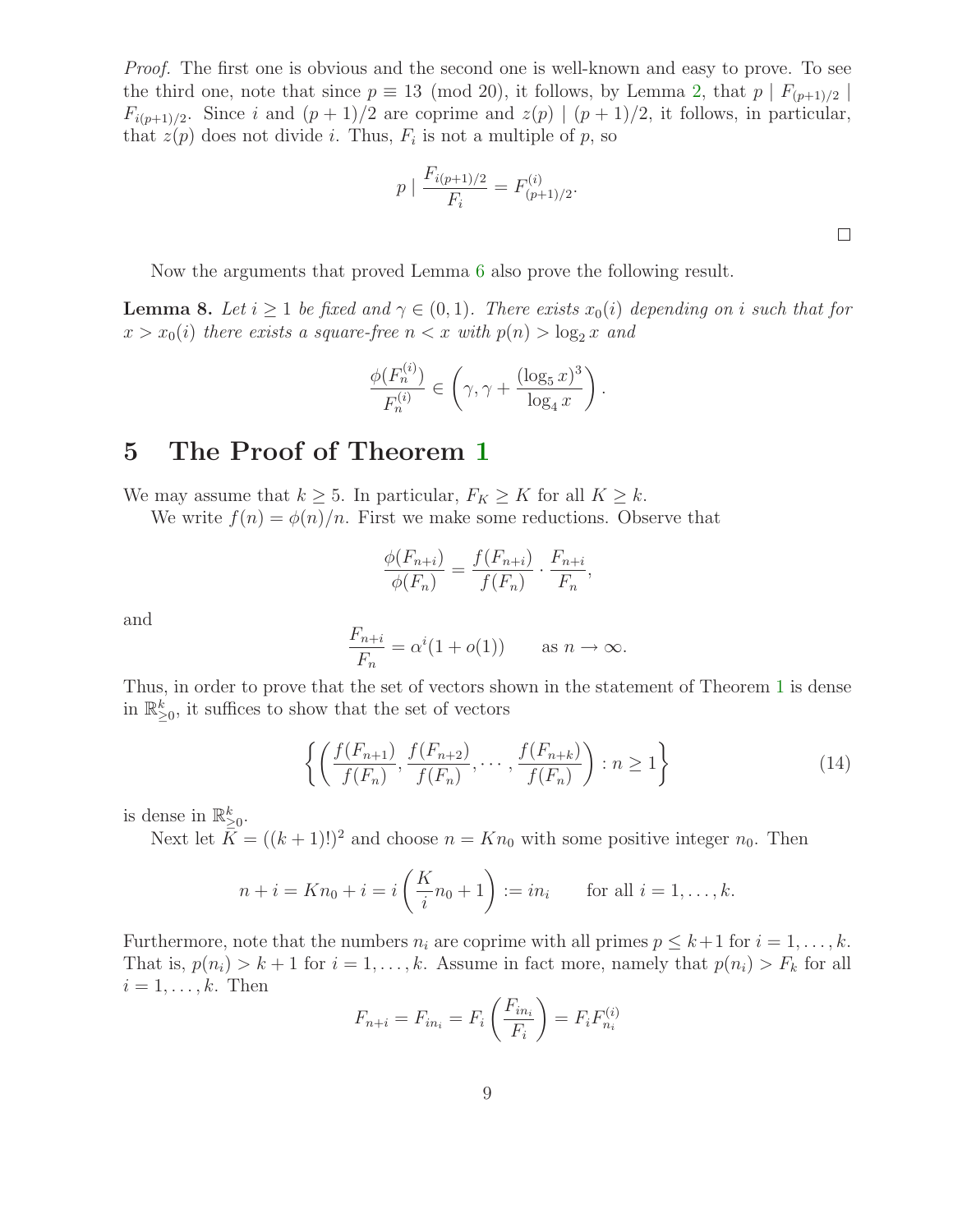for all  $i = 1, \ldots, k$ . By (ii) of Lemma [7,](#page-7-1) the prime factors of  $gcd(F_i, F_{n_i}^{(i)})$  divide  $n_i$ . Since  $p(n_i) > F_k$  for all  $i = 1, ..., k$ , it follows that  $F_i$  and  $F_{n_i}^{(i)}$  are coprime. Thus, by the multiplicativity of  $f(n)$ , we get that

$$
f(F_{n+i}) = f(F_i)f(F_{n_i}^{(i)})
$$
 for all  $i = 1, ..., k$ .

Similarly, assuming that  $p(n_0) > F_K$ , we get that  $F_n = F_K F_{n_0}^{(K)}$  and

$$
f(F_n) = f(F_K) f(F_{n_0}^{(K)}).
$$

<span id="page-9-0"></span>With these conventions, the set shown at  $(14)$  will be dense in  $\mathbb{R}^k_{\geq 0}$  provided that the set of vectors

$$
\left\{ \left( \frac{f(F_{n_1})}{f(F_{n_0}^{(K)})}, \frac{f(F_{n_2}^{(2)})}{f(F_{n_0}^{(K)})}, \dots, \frac{f(F_{n_k}^{(k)})}{f(F_{n_0}^{(K)})} \right) : p(n_0 \cdots n_k) > F_K \right\}
$$
(15)

is dense in  $\mathbb{R}^k_{\geq 0}$ .

Now let  $\gamma = (\gamma_1, \ldots, \gamma_k) \in \mathbb{R}^k_{>0}$ . Write  $\gamma = (\delta_1/\delta_0, \ldots, \delta_k/\delta_0)$ , where  $\delta_i \in (0, 1)$  for  $i = 1, \ldots, k$ . It suffices to take  $\delta_0 = 1/(2\Gamma)$ , where  $\Gamma = \max\{1, \gamma_1, \ldots, \gamma_k\}$  and  $\delta_i = \gamma_i \delta_0$ for  $i = 1, \ldots, k$ . In order to prove that the set shown at [\(15\)](#page-9-0) is dense in  $\mathbb{R}^k_{>0}$ , it suffices to exhibit an infinite sequence  $\mathcal N$  of n's such that

$$
(f(F_{n_0}^{(K)}), f(F_{n_1}), f(F_{n_2}^{(2)}), \ldots, f(F_{n_k}^{(k)})) \to (\delta_0, \delta_1, \ldots, \delta_k)
$$

as  $n \to \infty$  in the sequence N.

We shall now explain how to do this. We next fix some arbitrary  $\varepsilon > 0$ , and recursively choose positive square-free integers  $m_0, m_1, \ldots, m_k$  satisfying the following properties:

(i)  $p(m_0 \cdots m_k) > F_K;$ (ii)  $f(F_{m_0}^{(K)}) \in (\delta_0, \delta_0 + \varepsilon), \quad f(F_{m_1}) \in (\delta_1, \delta_1 + \varepsilon), \quad \dots \quad f(F_{m_k}^{(k)}) \in (\delta_k, \delta_k + \varepsilon);$ 

(iii)  $gcd(m_i, m_j) = 1$  for all  $0 \le i < j \le k$ .

To do this, we proceed as follows. We take a large  $x > x_0(K)$ , such that both inequalities  $\log_2 x > F_K$  and  $(\log_5 x)^3/(\log_4 x) < \varepsilon$  hold, and choose a square-free positive integer  $m_0 < x$ as in Lemma [8](#page-8-1) with  $i = K$  and  $\gamma = \delta_0$ . Such  $m_0$  will satisfy  $p(m_0) > \log_2 x$  and

$$
f(F_{m_0}^{(K)}) \in \left(\delta_0, \delta_0 + \frac{(\log_5 x)^3}{\log_4 x}\right) \subset (\delta_0, \delta_0 + \varepsilon).
$$

After having chosen  $m_0$ , we fix it and take a new x which is larger and such that  $x > x_0(1)$ and  $\log_2 x > \max\{F_K, m_0\}$ . Applying now Lemma [8](#page-8-1) with  $i = 1$  and  $\gamma = \delta_1$ , we get some square-free positive integer  $m_1 < x$  with  $p(m_1) > \log_2 x > \max\{F_K, m_0\}$  such that

$$
f(F_{m_1}^{(1)}) \in (\delta_1, \delta_1 + \varepsilon).
$$

Note that  $m_1$  is coprime to  $m_0$  because  $p(m_1) > m_0$ . Now we take a new x, perhaps larger, such that  $x > x_0(2)$  and  $\log_2 x > \max\{F_K, m_0, m_1\}$ , and apply Lemma [8](#page-8-1) with  $i = 2$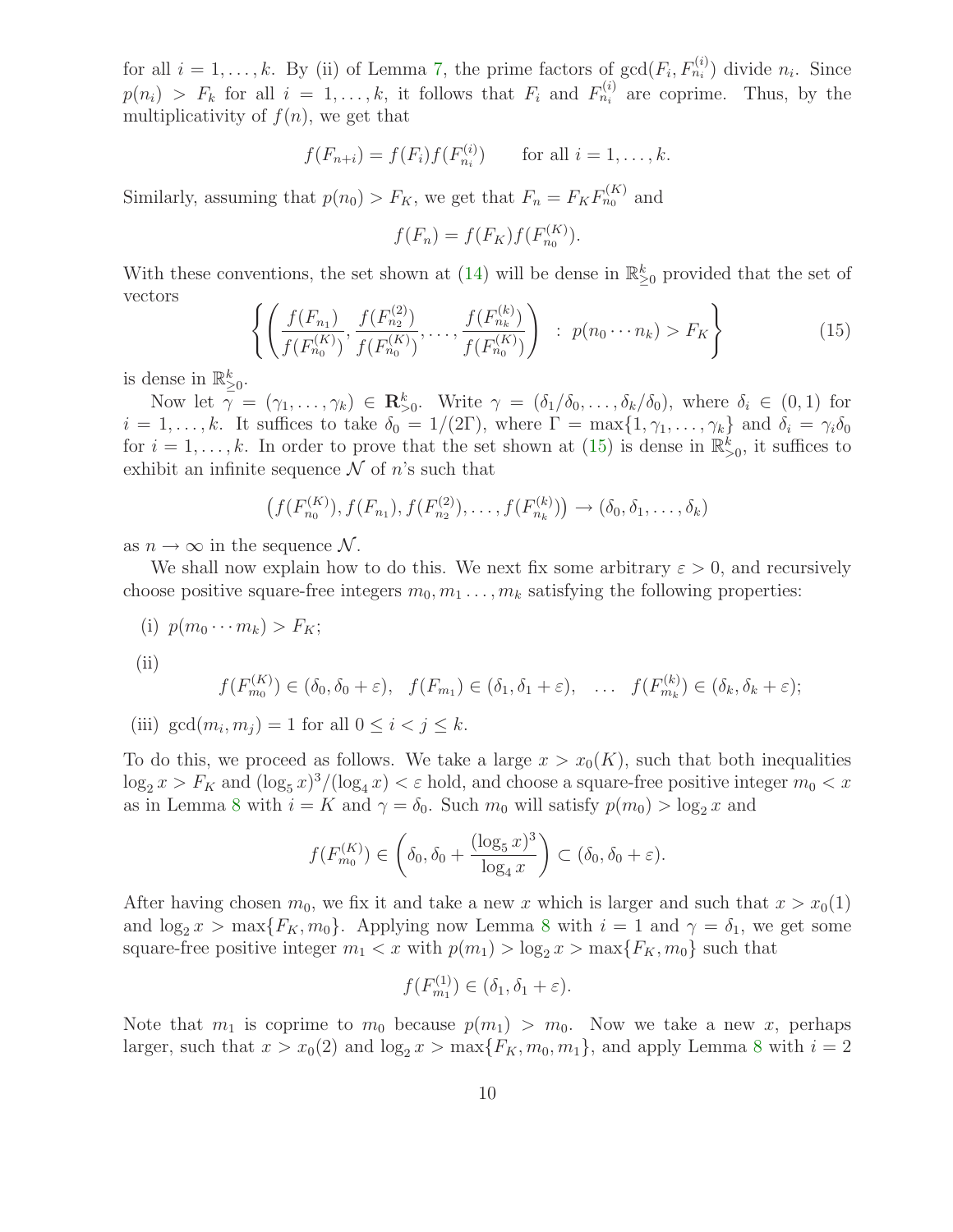and  $\delta = \delta_2$  to get some square-free positive integer  $m_2 < x$  such that  $p(m_2) > \log_2 x >$  $\max\{F_K, m_0, m_1\}$  and

$$
f(F_{m_2}^{(2)}) \in (\delta_2, \delta_2 + \varepsilon).
$$

Observe that  $m_2$  is coprime to both  $m_0$  and  $m_1$  since  $p(m_2) > \max\{m_0, m_1\}$ . Proceeding in this way k times, we end up with some square-free positive integers  $m_0, \ldots, m_k$  satisfying the above three properties.

We now fix these numbers  $m_0, \ldots, m_k$ . Throughout the remaining of this section, the constants implied by the symbols  $\gg$ ,  $\ll$  and O will depend on k,  $\gamma$  and  $m_0, \ldots, m_k$  (but not on  $\varepsilon$ ).

We start by searching for  $n_0$  satisfying the following congruences

$$
n_0 \equiv 0 \pmod{m_0}
$$
 and  $(K/i)n_0 + 1 \equiv 0 \pmod{m_i}$  for  $i = 1, ..., k$ .

Since the largest prime factor of K is  $\leq k+1 \leq K \leq F_K < p(m_i)$  for all  $i = 1, \ldots, k$ , it follows that  $K/i$  is invertible modulo  $m_i$ . In particular, the congruence  $(K/i)n_0 + 1 \equiv 0$ (mod  $m_i$ ) is solvable for  $n_0$  and puts  $n_0$  into a certain congruence class  $N_{0,i}$  (mod  $m_i$ ). Since  $m_0, \ldots, m_k$  are pairwise coprime, the above system is solvable by the Chinese Remainder Theorem and puts  $n_0$  into a certain progression  $N_0$  (mod M), where  $M = m_0 \cdots m_k$ . We assume that  $N_0$  is the smallest positive integer in this progression. Write

$$
n_0 = N_0 + M\ell.
$$

Then

$$
n_0 = m_0 \left( \frac{N_0}{m_0} + \left( \frac{M}{m_0} \right) \ell \right); \tag{16}
$$

$$
(K/i)n_0 + 1 = m_i \left( \frac{(K/i)N_0 + 1}{m_i} + (K/i) \left( \frac{M}{m_i} \right) \ell \right) \text{ for } i = 1, ..., k. \tag{17}
$$

Put  $A_0 = N_0/m_0$ ,  $B_0 = M/m_0$  and for  $i = 1, ..., k$  put  $A_i = ((K/i)N_0 + 1)/m_i$  and  $B_i = (K/i)M/m_i$ . It is easy to check that  $gcd(A_i, B_i) = 1$  for all  $0, \ldots, k$ .

Indeed, say that  $p \mid \gcd(A_0, B_0)$  for some prime p. Then  $p \mid m_i$  for some  $i \in \{1, \ldots, k\}$ , so that  $p \mid (K/i)n_0+1$ . However, we also have that  $p \mid n_0$ , and so  $p \mid 1 = ((K/i)n_0+1)-(K/i)n_0$ , which is impossible.

Assume now that  $p | gcd(A_i, B_i)$  for some  $i \in \{1, ..., k\}$ . If  $p | K/i$ , then  $p \leq k+1$ , but such primes cannot divide  $A_i$ . Thus,  $p \mid M/m_i$ , and, in particular,  $p \mid m_j$  for some  $j \neq i$ . But then  $p | (K/i)n_0 + 1$  and  $p | (K/j)n_0 + 1$ , therefore  $p | n_0(K/i - K/j) = n_0K(j - i)/ij$ . Clearly,  $p \nmid n_0$  since  $p \mid (K/i)n_0 + 1$ . Thus,  $p \mid K(i - j)/ij$ , and so, in particular,  $p \leq k + 1$ . However,  $p(m_i) > F_K \ge K > k+1$ , and we obtained a contradiction.

We next see that

$$
\Delta = \prod_{0 \le i < j \le k} (A_i B_j - A_j B_i) \neq 0.
$$

Indeed, if  $\Delta = 0$ , then  $A_i B_j = A_j B_i$  holds for some  $0 \le i < j \le k$ . Thus,  $A_i/B_i = A_j/B_j$ , and since both fractions are reduced and with positive denominators, we must have  $B_i = B_j$ . Since all prime factors of  $m_i$  are  $> K$ , this implies  $m_i = m_j$ , which is impossible.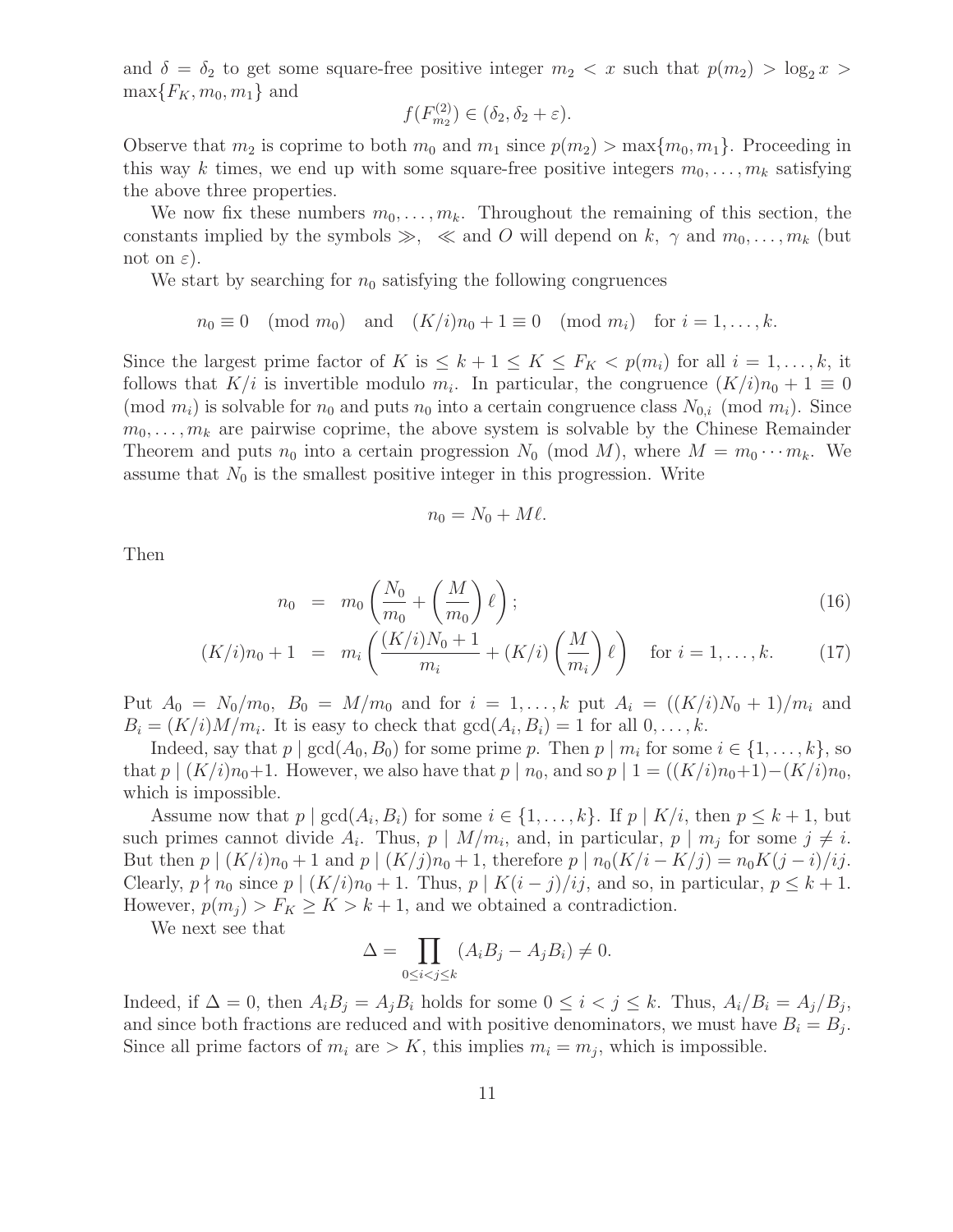Thus, we have that

$$
n_0 = m_0(A_0 + B_0\ell)
$$
 and  $(K/i)n_0 + 1 = m_i(A_i + B_i\ell)$  for  $i = 1, ..., k$ ,

and the linear forms  $A_i + B_i \ell$  are primitive and distinct for  $i = 0, \ldots, k$ . Next we show that for each prime p, there is  $\ell$  such that none of the above  $k + 1$  forms evaluated in  $\ell$  is zero modulo p. Well, if  $p \leq k+1$ , this follows because  $A_i + B_i \ell \equiv A_i \not\equiv 0 \pmod{p}$  for all  $i = 0, \ldots, k$ , while if  $p > k + 1$ , then since the degree  $k + 1$  polynomial

$$
\prod_{i=0}^{k} (A_i + B_i x)
$$

is not the zero polynomial modulo p, there must exists a congruence class  $x \equiv \ell \pmod{p}$ which is not a zero of the above polynomial. Under these conditions, it is known from the Brun sieve (see, for example, Theorem 2.6 on page 85 in H. Halberstam and H. E. Richert [\[4\]](#page-13-12)), that there exists a constant  $c > 0$  depending on k and the numbers  $m_0, \ldots, m_k$  such that if  $x > x_0$  (depending on  $m_0, \ldots, m_k$ ), then there are  $\gg x/(\log x)^{k+1}$  positive integers  $\ell < x$  such that

$$
p(A_i + B_i \ell) > x^c \quad \text{for all } i = 0, \dots, k.
$$

In particular,  $\omega(A_i + B_i \ell) = O(1)$  holds for all  $i = 0, \ldots, k$ , once x sufficiently large. We now take such an  $\ell$ . Observe that

$$
F_{n_0}^{(K)} = \frac{F_{Kn_0}}{F_K} = \frac{F_{Km_0}}{F_K} \cdot \frac{F_{Km_0(A_0 + B_0\ell)}}{F_{Km_0}}.
$$

The first factor on the left is  $F_{m_0}^{(K)}$ . If there is some prime number dividing both  $F_{K_{m_0}}$  and  $F_{Km_0(A_0+B_0\ell)}/F_{Km_0}$ , then this prime must also divide  $A_0+B_0\ell$ . This is false for large x since  $p(A_0 + B_0 \ell) > x^c$  exceeds  $F_{Km_0}$ . Thus,

$$
f(F_{n_0}^{(K)}) = f(F_{m_0}^{(K)}) f\left(\frac{F_{Km_0(A_0+B_0\ell)}}{F_{Km_0}}\right).
$$

Let us look at the primes  $p \mid F_{Km_0(A_0+B_0\ell)}/F_{Km_0}$ . Such primes have an index of apparition  $z(p)$  dividing  $Km_0(A_0 + B_0\ell)$  but not  $Km_0$ . In particular,  $z(p) \geq x^c$ , therefore  $p \geq x^c - 1$ . Now by an argument already used in the proof of Lemma [6](#page-7-0) and based on Lemma [3,](#page-3-2) we have that

$$
f\left(\frac{F_{Km_0(A_0+B_0\ell)}}{F_{Km_0}}\right) = \prod_{\substack{z(p)|Km_0(A_0+B_0\ell) \\ z(p)\nmid Km_0}} \left(1-\frac{1}{p}\right)
$$
  

$$
= \exp\left(O\left(\sum_{\substack{d|A_0+B_0\ell d_1|Km_0 \\ d>1}} \sum_{\substack{d|d_1\\d>1}} \frac{\log(dd_1)}{dd_1} + \sum_{p>x^c-1} \frac{1}{p^2}\right)\right).
$$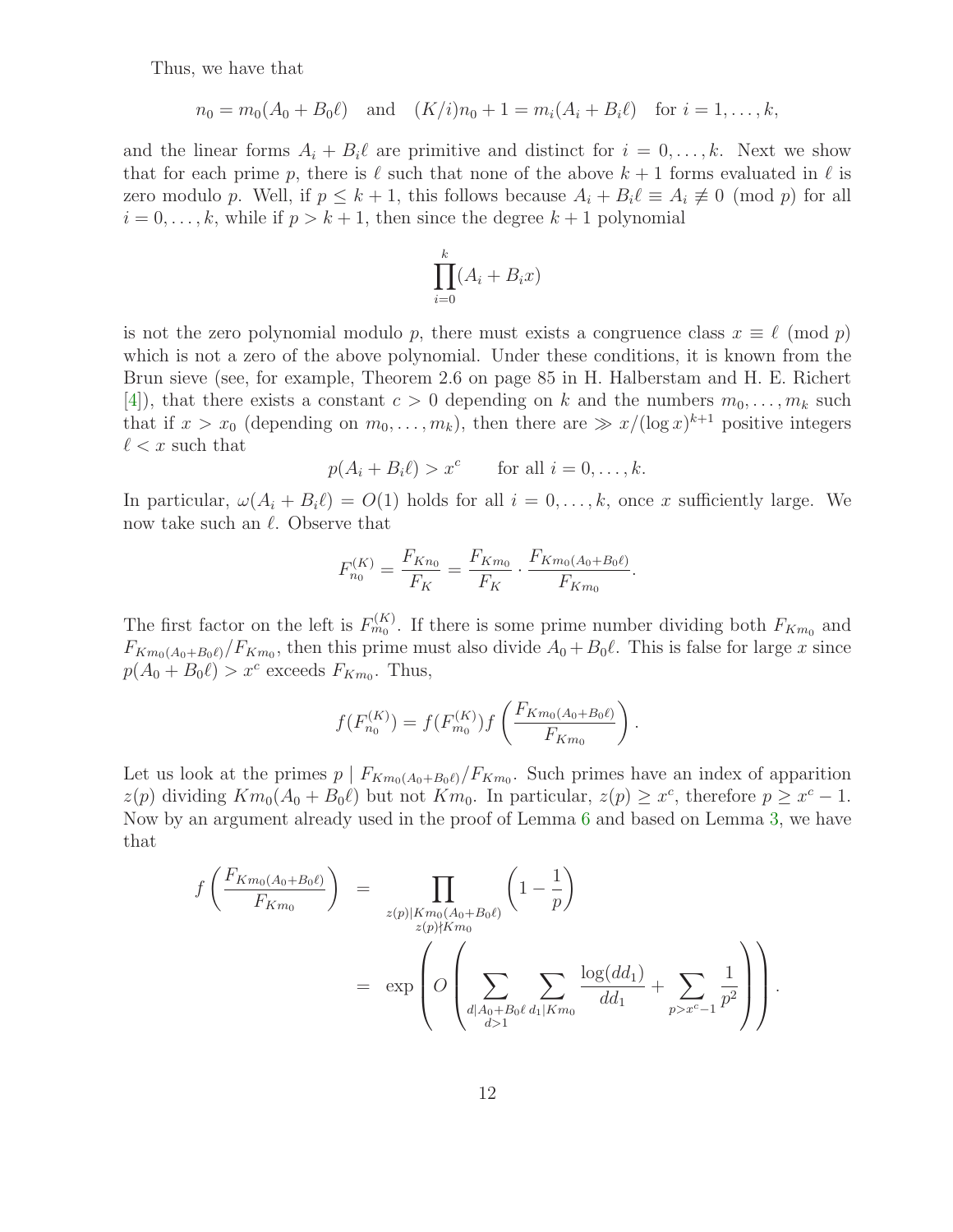Now  $Km_0$  has  $O(1)$  divisors. Furthermore, since  $p(A_0 + B_0 \ell) > x^c$ , the number  $A_0 + B_0 \ell$ also has  $O(1)$  divisors > 1, the smallest one being  $\geq x^c$ . Putting all this together, we get that

$$
\sum_{\substack{d \mid A_0 + B_0 \ell}} \sum_{\substack{d_1 \mid Km_0}} \frac{\log(dd_1)}{dd_1} \ll \frac{\log x}{x^c} = o(1),
$$

while also

$$
\sum_{p > x^c - 1} \frac{1}{p^2} \ll \frac{1}{x^c} = o(1),
$$

both when  $x \to \infty$ . Thus, we have just showed that

$$
f(F_{n_0}^{(K)}) = f(F_{m_0}^{(K)})(1 + o(1)) = \delta_0 + \varepsilon + o(1)
$$

as  $x \to \infty$ . In the same way, one proves that

$$
f(F_{n_i}^{(i)}) = f(F_{m_i}^{(i)})(1 + o(1)) = \delta_i + \varepsilon + o(1) \quad \text{for all } i = 1, ..., k,
$$

as  $x \to \infty$ . Thus, choosing a large x, we get an n such that

$$
f(F_{n_0}^{(K)}) \in (\delta_0 - 2\varepsilon, \delta_0 + 2\varepsilon)
$$
 and  $f(F_{n_i}^{(i)}) \in (\delta_i - 2\varepsilon, \delta_i + 2\varepsilon)$  for all  $i = 1, ..., k$ .

Since  $\varepsilon > 0$  was arbitrary, the result follows.

## 6 Comments and Remarks

As we have already pointed out in the Introduction, typographical changes, such as working with primes  $p \equiv 7 \pmod{8}$  and with  $(p-1)/2$  instead of  $(p+1)/2$  show that the conclusion of Theorem [1](#page-1-0) remains valid when the Fibonacci numbers  $F_n$  are replaced by the Mersenne numbers  $M_n$  (see Luca [\[7\]](#page-13-4)). Quite likely, it also applies to other Lucas sequences of the first kind not only to the Fibonacci and Mersenne numbers. Furthermore, the conclusion of the theorem remains also valid when the Euler function  $\phi(n)$  is replaced by the sum of divisors function  $\sigma(n)$ , or, more generally, by any multiplicative function  $g(n)$  such that there exist two constants  $c \neq 0$  and  $\lambda > 1$  with the property that on prime powers  $p^a$  we have  $g(p^a) = 1 + c/p + O(1/p^{\lambda})$ . An example of such a function is the function  $\alpha(n)$  which associates to every positive integer  $n$  the average order of the elements in the cyclic group of order n. Such function was studied in Luca  $[8]$ . On the other hand, it seems very difficult to prove the analogous Theorem [1](#page-1-0) when the function  $\phi(n)$  is replaced by one of the functions  $\omega(n)$ , or  $\Omega(n)$ , which count the number of prime power divisors of n, or  $\tau(n)$ , which counts the number of divisors of  $n$ . We leave such problems as possible research projects for the interested reader.

## 7 Acknowledgments

We thank the anonymous referee for pointing out various inaccuracies in a previous version of this manuscript. This work was done during a visit of V. J. M. H. and F. N. at the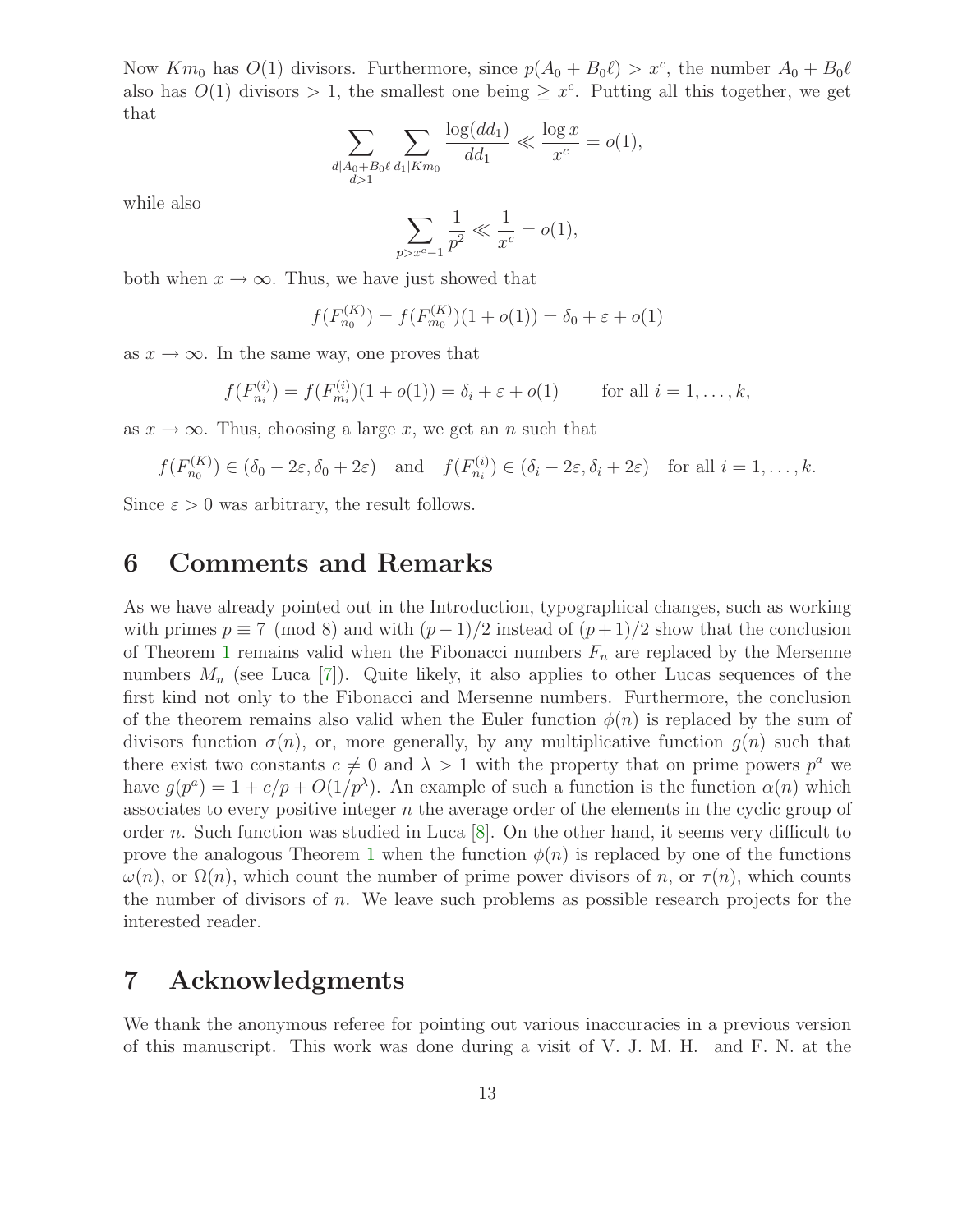Mathematical Institute of the UNAM in Morelia, Mexico. During the preparation of this paper, F. L. was supported in part by Grants SEP-CONACyT 79685 and PAPIIT 100508 and V. J. M. H. was supported by Grant UAM-A 2232508 and a Postdoctoral Position at the IFM of UMSNH. He thanks the people of these institutions for their hospitality.

## <span id="page-13-10"></span><span id="page-13-9"></span>References

- [1] N. Doyon and F. Luca, On the local behavior of the Carmichael λ-function, Michigan Math. J. 54 (2006), 283–300.
- <span id="page-13-6"></span>[2] P. Erdős, K. Győry and Z. Papp, On some new properties of functions  $\sigma(n)$ ,  $\varphi(n)$ ,  $d(n)$  and  $\nu(n)$ ", Mat. Lapok 28 (1980), 125–131.
- <span id="page-13-12"></span>[3] P. Erdős and A. Schinzel Distributions of the values of some arithmetical functions, Acta Arith. 6 1960/1961 473–485.
- <span id="page-13-11"></span>[4] H. Halberstam and H. E. Richert, Sieve Methods, Academic Press, 1974.
- <span id="page-13-0"></span>[5] M. O. Hernane and F. Luca, On the independence of  $\phi$  and  $\sigma$ , Acta Arith. 138 (2009), 337–346.
- <span id="page-13-4"></span>[6] F. Luca, Perfect Fibonacci and Lucas numbers, Rend. Circ. Mat. Palermo, Ser. II 49 (2000), 313–318.
- <span id="page-13-13"></span>[7] F. Luca, On the sum of divisors of the Mersenne numbers, Math. Slovaca 53 (2003), 457–466.
- [8] F. Luca: On some mean values connected with the average order of elements in finite fields, *The Ramanujan J.* **9** (2005), 33–44.
- <span id="page-13-2"></span>[9] F. Luca, Fibonacci numbers with the Lehmer property, Bull. Polish Acad. Sci. Math. 55 (2007), 7–15.
- <span id="page-13-8"></span><span id="page-13-1"></span>[10] F. Luca and F. Nicolae,  $\phi(F_n) = F_m$ , INTEGERS, to appear.
- [11] F. Luca and I. E. Shparlinski, Approximating positive reals by ratios of radicals of consecutive integers, Sem. Math. Sci., Keio Univ. 35 (2006), 141–149.
- <span id="page-13-3"></span>[12] F. Luca and I. E. Shparlinski, Arithmetic functions with linear recurrences, J. Number Theory **125** (2007), 459–472.
- <span id="page-13-7"></span><span id="page-13-5"></span>[13] A. Schinzel, On functions  $\varphi(n)$  and  $\sigma(n)$ , *Bull. Acad. Polon. Sci. Cl. III.* **3** (1955), 415–419.
- [14] E. B. Wong, Simultaneous approximation of reals by values of arithmetic functions, in Anatomy of Integers, CRM Proc. Lecture Notes 46, Amer. Math. Soc., Providence, RI, 2008, pp. 289–297.